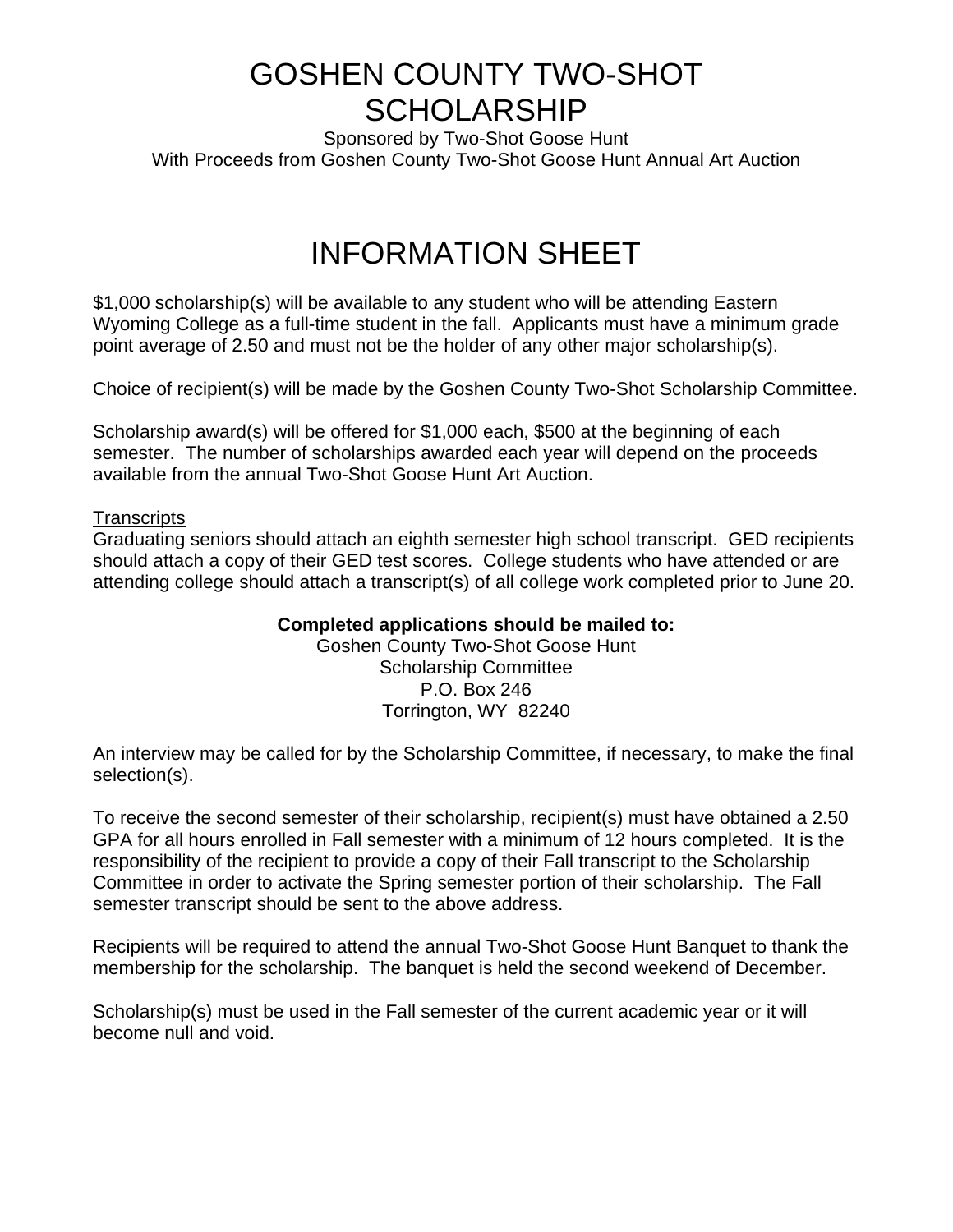# GOSHEN COUNTY TWO-SHOT SCHOLARSHIP **INSTRUCTIONS**

Complete all phases of this application as outlined on each page. There is no limit to the number of applications that may be submitted. The applications received will be reviewed by the Two-Shot Scholarship Committee. The committee will select the winners from the applications submitted. Read the rules from the scholarship information page before making application.

## GENERAL INFORMATION

| Last                            | First                                                                                                           | Middle                        |       |
|---------------------------------|-----------------------------------------------------------------------------------------------------------------|-------------------------------|-------|
|                                 |                                                                                                                 |                               |       |
| Street, Route, P.O. Box         |                                                                                                                 |                               |       |
|                                 |                                                                                                                 |                               |       |
| City                            | State                                                                                                           | Zip                           | Phone |
|                                 | Social Security Number:<br><u> Social Security Number:</u>                                                      |                               |       |
| <b>High School Information:</b> |                                                                                                                 |                               |       |
|                                 |                                                                                                                 |                               |       |
| <b>Name</b>                     |                                                                                                                 | Location                      |       |
| High School Diploma IC GED      |                                                                                                                 | $\Box$ Neither Date received: |       |
|                                 | Have you attended any other institutions? $\Box$ No                                                             | Yes                           |       |
|                                 |                                                                                                                 |                               |       |
| Name of Institution             |                                                                                                                 | Location                      |       |
|                                 |                                                                                                                 |                               |       |
| Dates of Attendance             | Degree Received                                                                                                 | Major                         |       |
|                                 | Intended Major:<br><u> Intended</u> Major:                                                                      |                               |       |
|                                 | Parent or Guardian Name: Name: Name and Allen Manual Annual Allen Manual Annual Allen Manual Allen Manual Allen |                               |       |
|                                 | Parent or Guardian Address: National Accounts and Address and Accounts are also been accounted as a set of the  |                               |       |
|                                 | Street, Route, P.O. Box                                                                                         |                               |       |
|                                 |                                                                                                                 |                               |       |
| City                            | <b>State</b>                                                                                                    | Zip                           | Phone |